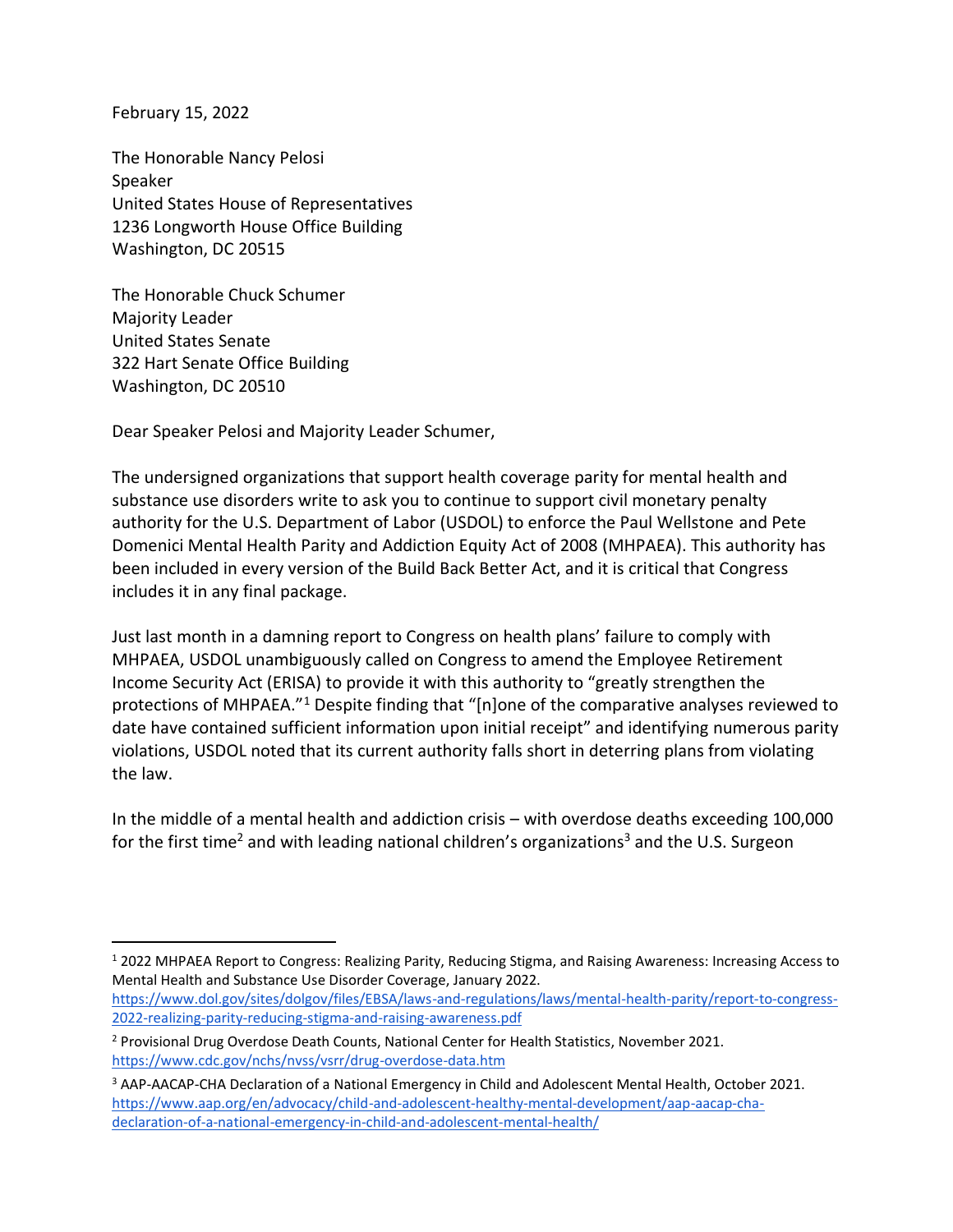General<sup>4</sup> sounding the alarm on youth mental health - Congress should not miss this opportunity to close a glaring loophole that undermines parity.

Civil monetary penalty authority will position USDOL – which has one investigator for every 12,500 plans<sup>5</sup> – to step in more aggressively when necessary to change plans' coverage practices, make parity a reality, and increase access to life-saving treatment. This provision also carefully balances the interests of Americans seeking mental health and substance use disorder care with insurers, plan sponsors, and administrators attempting to comply with the law. By adding MHPAEA to USDOL's existing civil monetary penalty authority for violations of the Genetic Information Non-Discrimination Act (GINA), this provision captures the existing safe harbor provision that protects insurers, plan sponsors, and administrators that exercise "reasonable diligence" to comply with the law.

Civil monetary penalty authority to ensure compliance with MHPAEA has enjoyed bipartisan support in the past. President Obama's Mental Health and Substance Use Disorders Parity Task Force strongly recommended providing this authority<sup>6</sup>, as did President Trump's Commission on Combating Drug Addiction and the Opioid Crisis.<sup>7</sup> In fact, former New Jersey Governor Chris Christie, chair of the Commission, stated that the authority is "absolutely necessary" and that the Commission "unequivocally" supported Congressional action to give USDOL the authority to issue penalties.

Our organizations hope that Congress will seize this opportunity to give USDOL the powers it is requesting help end discrimination against individuals living with mental health and substance use disorders. We stand ready to assist you however we can.

Sincerely,

The Kennedy Forum A New PATH (Parents for Addiction Treatment & Healing) AFSCME American Association for Psychoanalysis in Clinical Social Work American Association on Health and Disability American Association for the Treatment of Opioid Dependence American College of Medical Toxicology (ACMT) American Foundation for Suicide Prevention American Psychiatric Association

<sup>4</sup> Protecting Youth Mental Health: The U.S. Surgeon General's Advisory, December 2021. <https://www.hhs.gov/sites/default/files/surgeon-general-youth-mental-health-advisory.pdf>

<sup>5</sup> U.S. Government Accountability Office, "State and Federal Oversight of Compliance with Parity Requirements Varies, December 2019. <https://www.gao.gov/assets/gao-20-150.pdf>

<sup>6</sup> Final Report of The Mental Health & Substance Use Disorder Parity Task Force, October 2016. [https://www.hhs.gov/sites/default/files/mental-health-substance-use-disorder-parity-task-force-final-report.PDF.](https://www.hhs.gov/sites/default/files/mental-health-substance-use-disorder-parity-task-force-final-report.PDF)

<sup>7</sup> Recommendation 35 of The President's Commission on Combating Drug Addiction and the Opioid Crisis, November 2017. [https://facesandvoicesofrecovery.org/wp-content/uploads/2019/06/Final-Report-The-](https://facesandvoicesofrecovery.org/wp-content/uploads/2019/06/Final-Report-The-Presidents-Commission-on-Combatting-Drug-Addiction-and-The-Opioid-Crisis.pdf)[Presidents-Commission-on-Combatting-Drug-Addiction-and-The-Opioid-Crisis.pdf.](https://facesandvoicesofrecovery.org/wp-content/uploads/2019/06/Final-Report-The-Presidents-Commission-on-Combatting-Drug-Addiction-and-The-Opioid-Crisis.pdf)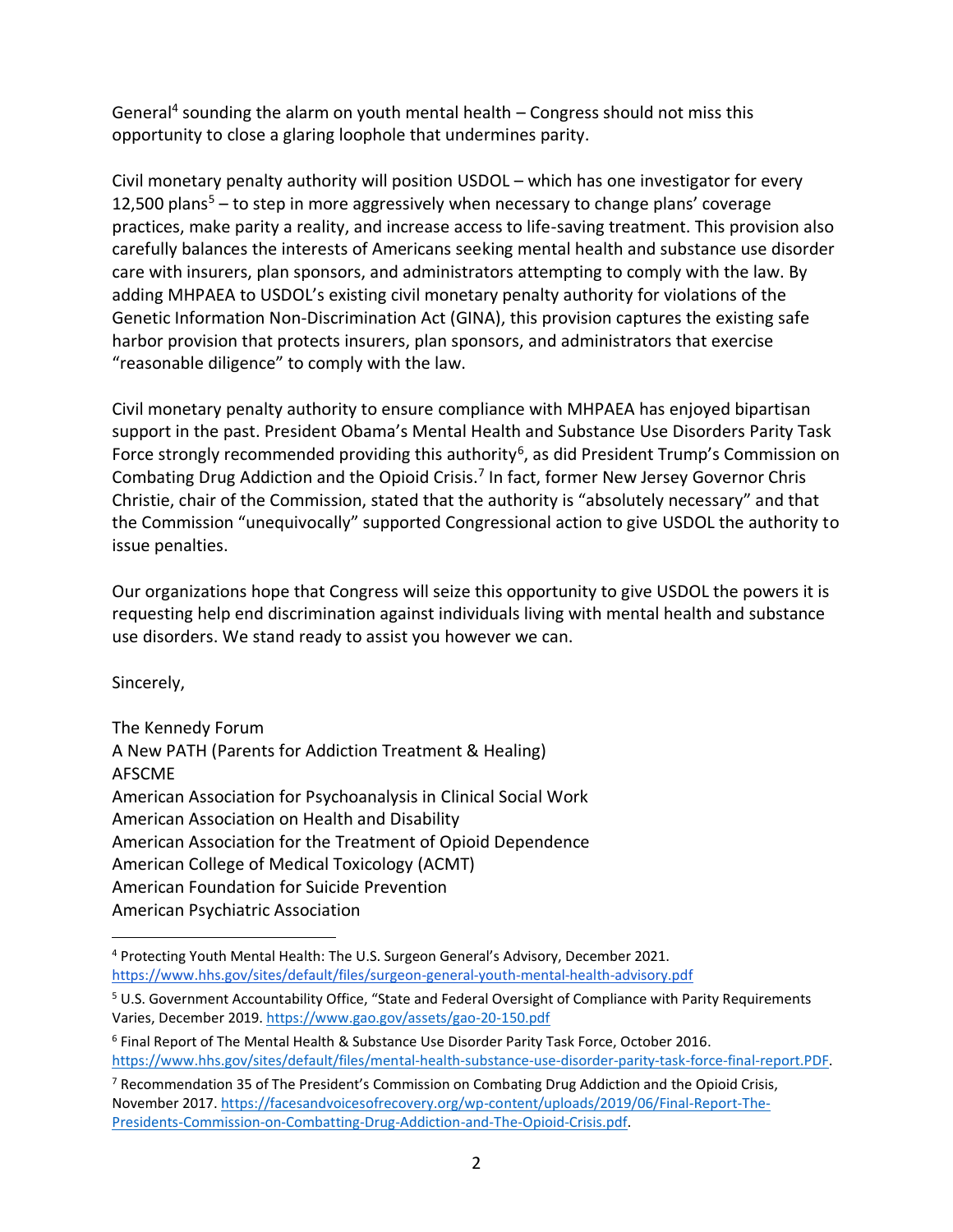American Psychological Association American Society of Addiction Medicine Association For Ambulatory Behavioral Healthcare (AABH) Autism Legal Resource Center Autism Speaks College of Psychiatric and Neurologic Pharmacists (CPNP) Community Catalyst Eating Disorders Coalition for Research, Policy & Action EMDR International Association Families USA First Focus on Children Inseparable International OCD Foundation Lakeshore Foundation Legal Action Center Meadows Mental Health Policy Institute Mental Health America NAMI - National Alliance on Mental Illness National Association for Behavioral Healthcare National Association for Children's Behavioral Health National Association for Rural Mental Health National Association of Addiction Treatment Providers National Association of Clinical Nurse Specialists National Association of County Behavioral Health and Developmental Disability Directors National Association of Social Workers National Autism Law Center National Council for Mental Wellbeing National Education Association National Federation of Families NHMH - No Health without Mental Health Parity Enforcement Coalition Partnership to End Addiction Project HEAL Psychotherapy Action Network REDC Consortium Shatterproof SMART Recovery Steinberg Institute Suncoast Harm Reduction Project Treatment Advocacy Center The Carter Center Mental Health Program The Council of Autism Service Providers (CASP) The National Alliance to Advance Adolescent Health The Voices Project